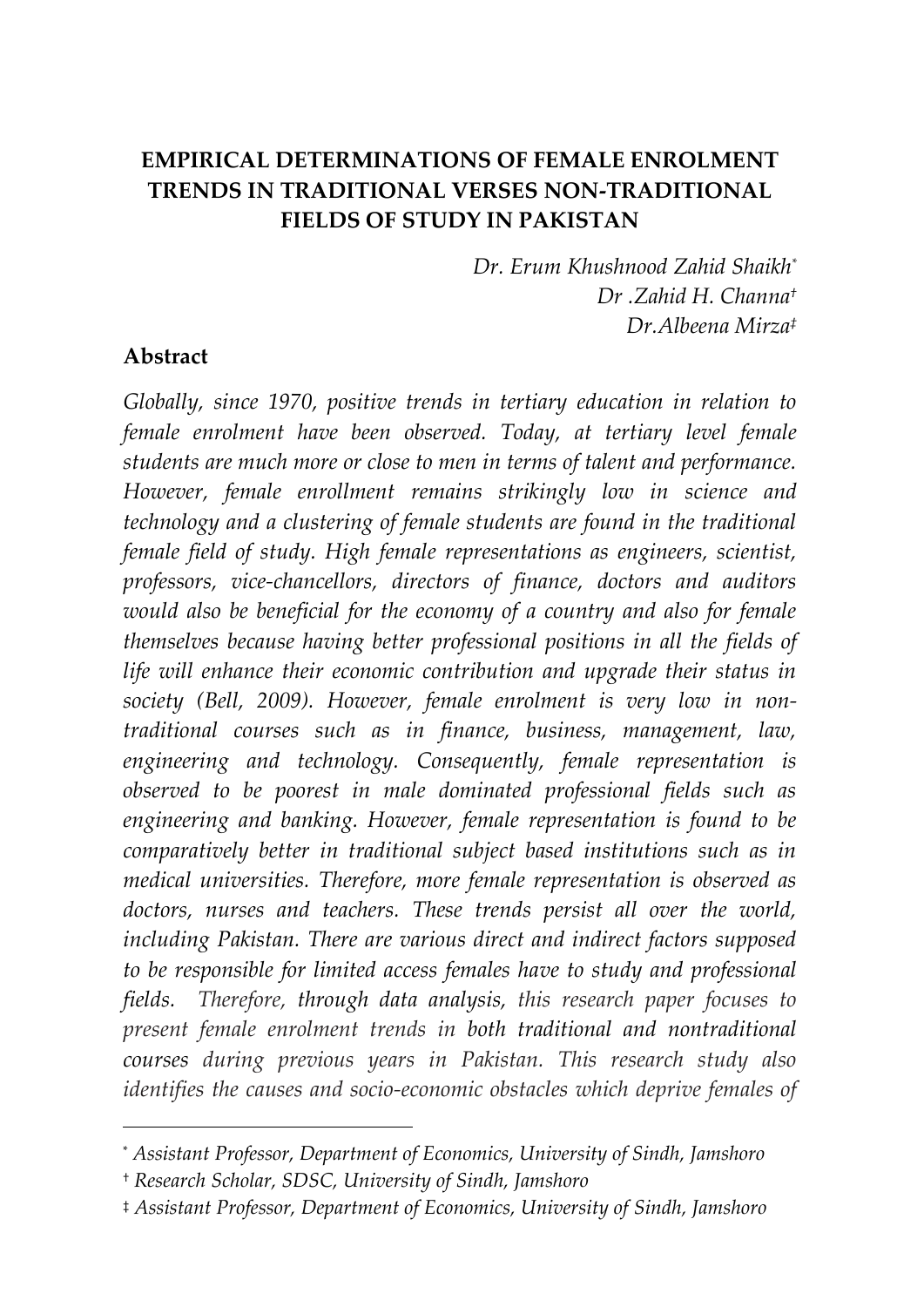*their right to get education in all fields of study and restricts their access to few professional fields in this modern era.*

*Key Words: Male, Female, Traditional Courses, Nontraditional Courses, Profession, Enrolment Trends*

## **Introduction**

Females' impactful and productive economic contribution can be achieved through enlarging their proportion in all professional fields (European Commission, 2009). However, females have limited access to few fields of study and are poorly enrolled in nontraditional or male dominated fields of study (such as finance, management, engineering & technology). Consequently, in this modern era, females are not able to broadly take part in all economic sectors which in turn affects their socio-economic status in society. Therefore, this study intends to present female enrolment trends in traditional and non-traditional fields of study and find out major impediments towards their full contribution in all professional fields in Pakistan. This research study has four components. The first component gives introduction; second component provides the review of literature. Third component highlights research methodology of this study. The fourth part presents the findings, conclusions and recommendations.

## **Conceptualization**

Women are actively involved in all sectors of economy of the world and are performing various tasks to achieve but they have poor participation in male dominated professional fields. According to European Commission Justice (2011) in most European Union member states, women make up nearly half the workforce and more than half of new university graduates but participate poorly in many male dominated professional positions. World Economic Forum (2011) reported that female representation as senior officials,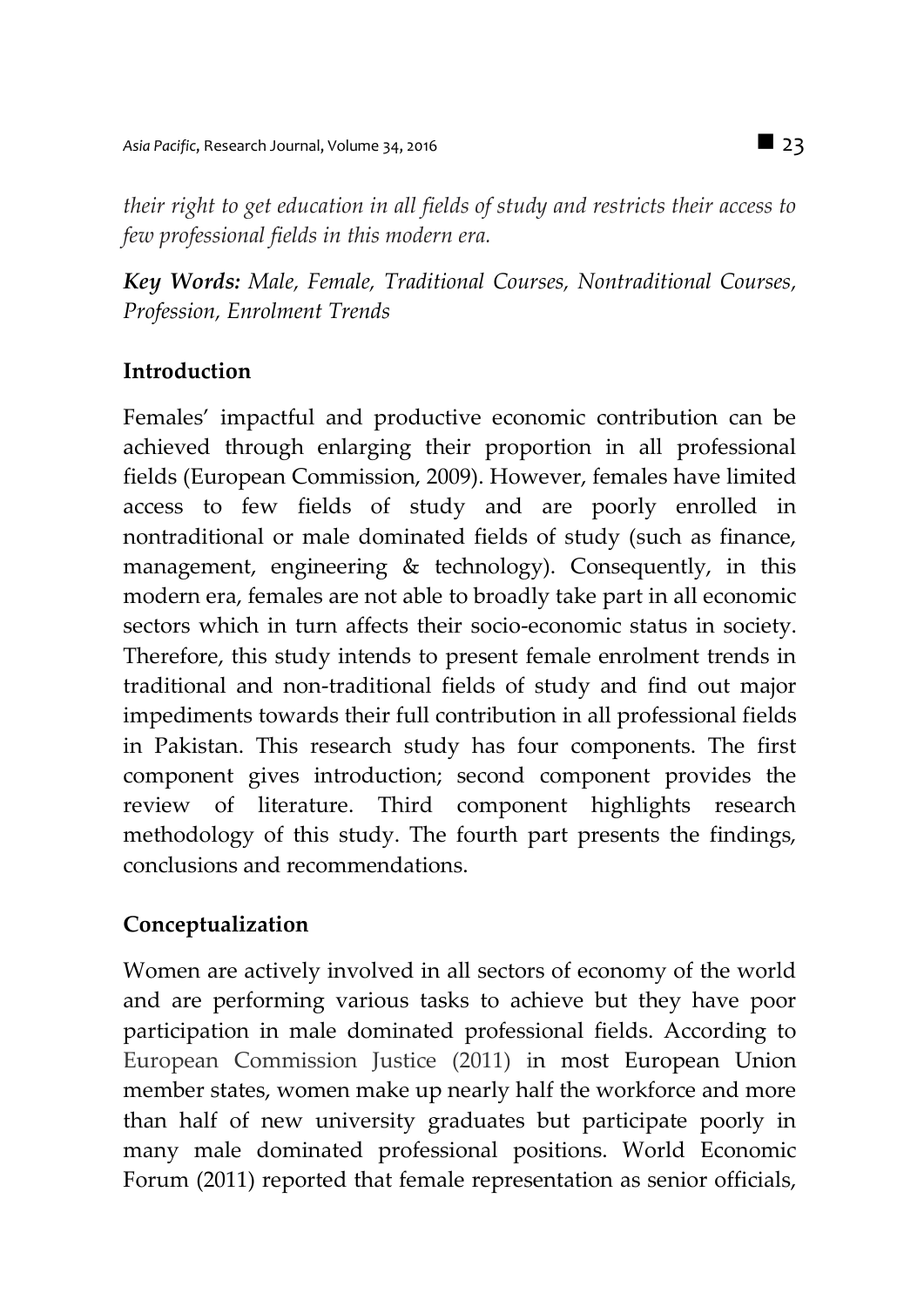managers and legislature in Canada, China, Japan, Saudi Arabia, India and in Pakistan is 36 percent, 17 percent, 10 percent, 9 percent, 7 percent, 3 percent and 3 percent respectively.

According to United Nations Educational, Scientific and Cultural Organization Institute for Statistics (2011) female representation as teaching faculty at university level in Central Asia, Central Eastern Europe, East Asia & Pacific and in South & West Asia is 53 percent, 50 percent, 39 percent, 36 percent respectively. Females' high contribution in all professional fields also depends on their enrolment in traditional and non-traditional courses. United Nations Educational, Scientific and Cultural Organization, (2010) reported that at tertiary level, gender gap in favor of males is more widely pronounced in non-traditional or male dominated fields of study (including Engineering, Commerce etc) without any prominent difference between developed and underdeveloped countries. Table 1 demonstrates that female students are not evenly distributed regarding study fields. Data reveals that subject education is most popular with female students in most countries. In contrast, females are least likely to graduate in the fields of engineering, manufacturing and construction. Furthermore, a mix of patterns is found in the fields of science and social sciences, business and law.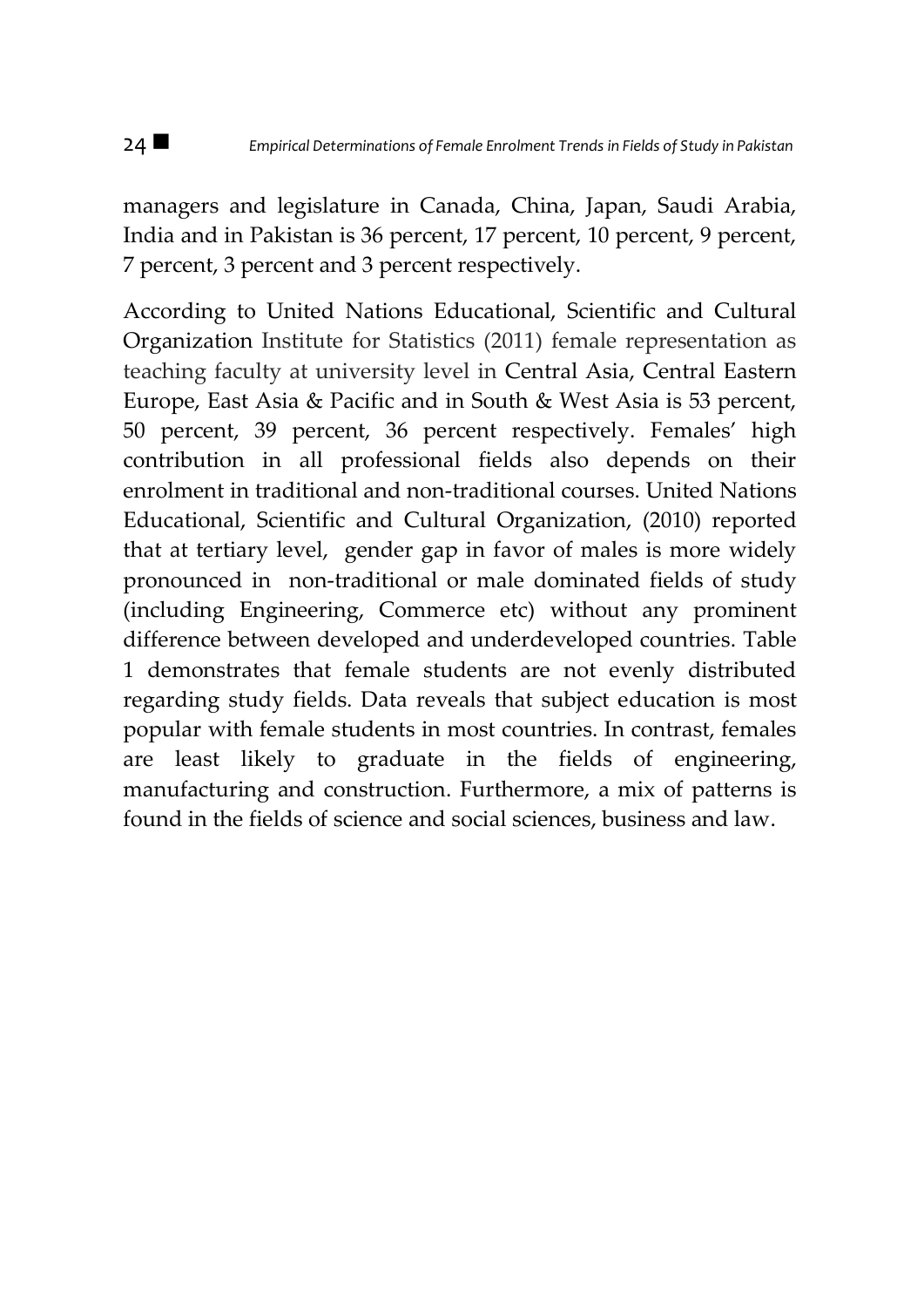| <b>Countries</b>       | <b>Education</b> | $1.10140$ of state, (70) if<br>Arts &<br><b>Humanities</b> | <b>Science</b> | Engineering,<br>Manufacturing<br>&<br><b>Construction</b> | <b>Health</b><br>&<br>Welfare | <b>Social</b><br>Sciences,<br><b>Business</b><br>& Law |
|------------------------|------------------|------------------------------------------------------------|----------------|-----------------------------------------------------------|-------------------------------|--------------------------------------------------------|
| <b>Bahrain</b>         | 48               | 85                                                         | 73             | 26                                                        | 83                            | 71                                                     |
| Oman                   | 65               | 88                                                         | 64             | 25                                                        | 78                            | 59                                                     |
| Iran                   | 70               | 68                                                         | 69             | 27                                                        | 72                            | 53                                                     |
| Turkey                 | 57               | 54                                                         | 44             | 23                                                        | 66                            | 47                                                     |
| Ethiopia               | 15               | 22                                                         | 18             | 14                                                        | 24                            | 23                                                     |
| Australia              | 74               | 64                                                         | 36             | 24                                                        | 77                            | 54                                                     |
| Japan                  | 75               | 69                                                         | 26             | 12                                                        | 63                            | 38                                                     |
| Austria                | 78               | 66                                                         | 33             | 19                                                        | 68                            | 57                                                     |
| France                 | 71               | 71                                                         | 36             | 23                                                        | 73                            | 63                                                     |
| Spain                  | 82               | 61                                                         | 36             | 27                                                        | 78                            | 63                                                     |
| Switzerland            | 71               | 61                                                         | 28             | 13                                                        | 78                            | 47                                                     |
| United<br>Kingdom      | 75               | 62                                                         | 38             | 21                                                        | 80                            | 56                                                     |
| United<br><b>State</b> | 78               | 59                                                         | 41             | 19                                                        | 82                            | 56                                                     |

**Table-1: Female Graduates by Country and by**  Fields of Study  $\binom{0}{0}$  n = 13

Source: United Nations Educational, Scientific and Cultural Organization Institute for Statistics (2010), pp.182 to 191

According to Federal Bureau of Statistics of Pakistan (2011), female enrolment in medical and education courses has become encouraging (i.e. 57 percent and 71 percent respectively) but remains low in engineering and technology (i.e. 15 percent). This led to poor female representation in the fields of engineering and technology and comparatively better female representation in medical & health sector. Clustering of females into traditional fields of study accentuates their limited access into labor market or keeps them from working side by side with men in all professional positions (such as engineers, finance managers, etc) . According to Hill et al., (2010) female self interest in particular fields (including education, medical etc) and cultural norms (such as parents believe that girls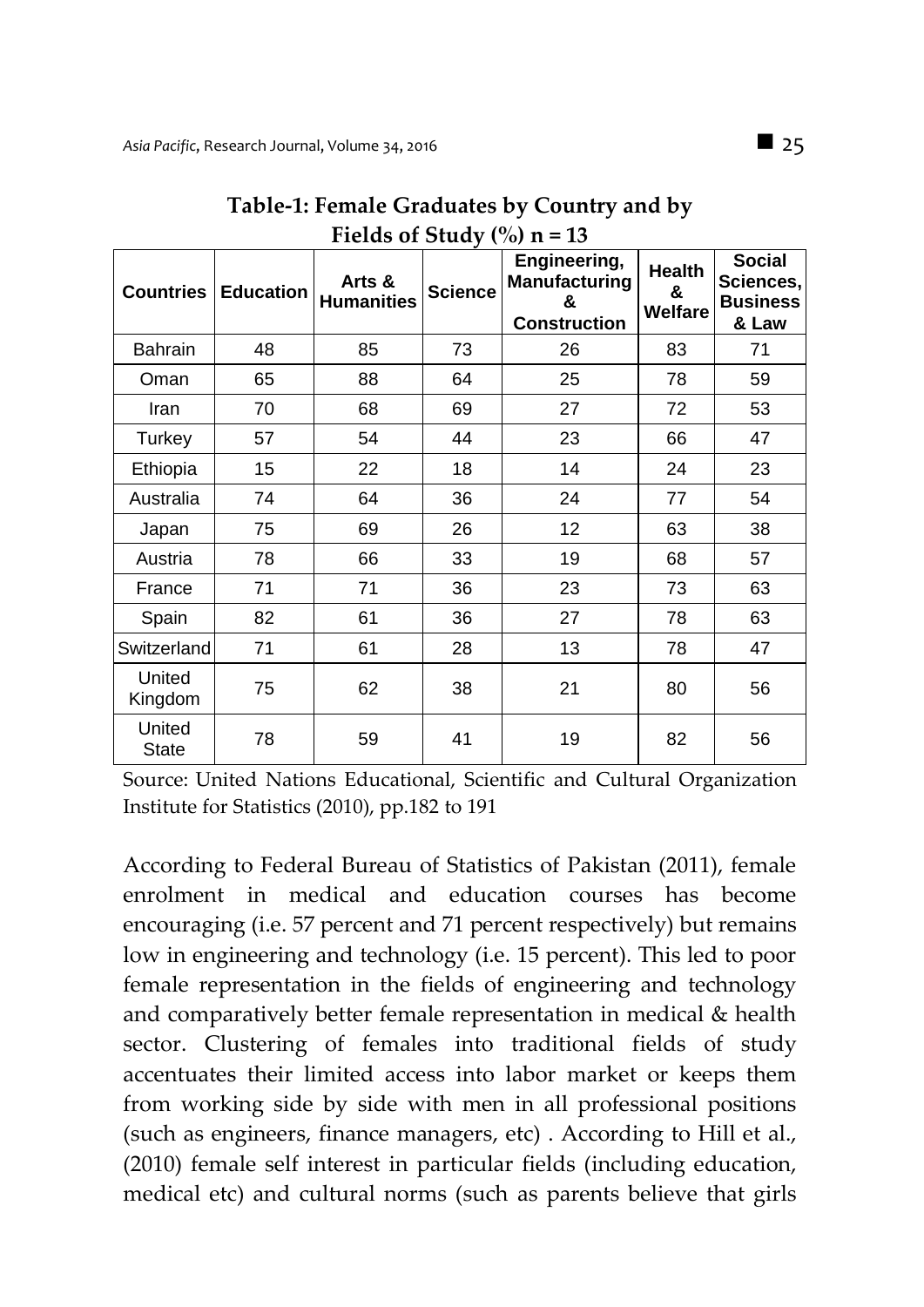have to avoid male dominated fields) are the major factors for low female enrolment in certain fields of study (engendering, commerce etc). According to the Economic Survey of Pakistan (2010-11), 55 percent Pakistani women are illiterate. On other side in Pakistan, proportion of girls that completes their primary and secondary education is not satisfactory. This keeps away large proportion of the 18 to 23 years old female to reach at university level or to earn higher education degree. Females' limited access at higher education level makes them under represented for better employment positions. Furthermore, socio-economic norms and religious beliefs undermine women's education and prevent them from working at key decision making positions.

This opens the area to investigate female enrolment trends in traditional and non-traditional courses and to find out major hurdles that limit their access to few professional fields.

## **Methodology**

 $\overline{a}$ 

This research study focuses on examining female participation trends in traditional and non-traditional courses in Pakistan. Therefore, secondary data was collected on parameter: female enrolment into traditional courses (such as medical & teaching) and non-traditional course (such as Engineering and Commerce) in professional colleges in Pakistan. This research study is based on secondary data therefore annual time-series data was collected from the website of State Bank of Pakistan, Federal Bureau of Statistics of Pakistan and Economic Surveys of Pakistan. In order to measure the comparative progress in female enrolment in traditional verses nontraditional course, Ordinary Least Squares (OLS)§ was applied.

<sup>§</sup> In statistics, ordinary least squares (OLS) or linear least squares are a method for estimating the unknown parameters in a linear regression model.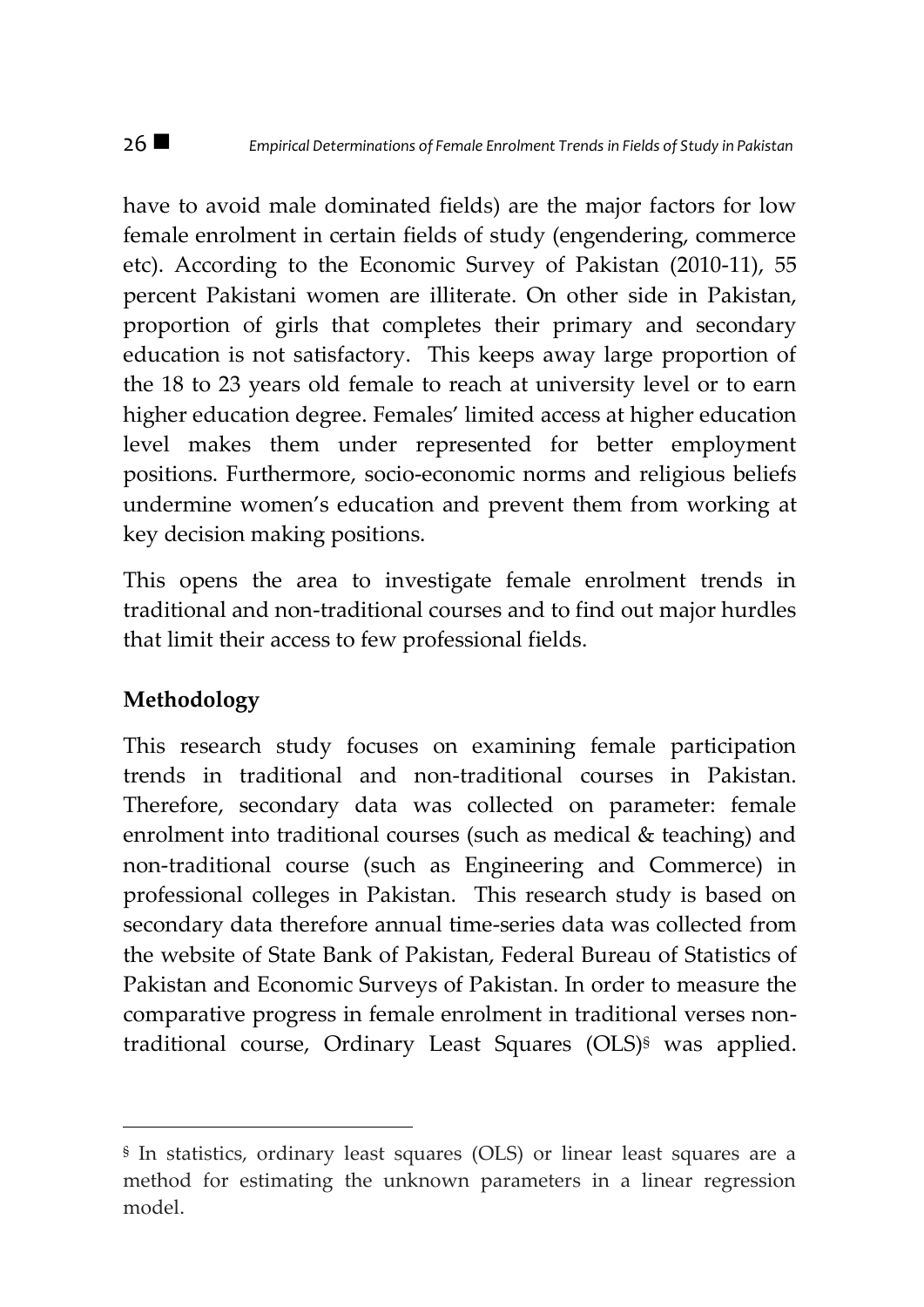Statistical Package for Social Sciences (SPSS)\*\* and MS-Excel were used to analyze the data and to present the findings. The findings of this study would provide numerical facts about the trends regarding female motivation in traditional verses non-traditional courses, which help to generate compatible initiatives to overcome the hurdles particularly in the direction of female contribution in male dominated professional fields of study and to improve female's professional standing in the country.

### **Results and Findings**

 $\overline{a}$ 

In Pakistan, female's preferred field of study at tertiary level is an important issue because gender gap in favor of males is more widely pronounced in male dominated fields of study (including engineering, commerce and mathematics etc). Figure 1 shows female enrolment trends into non-traditional courses (such as engineering and commerce) in Pakistan. Data indicate that during previous years, females improved their relative positions within commerce and engineering fields. However, these fields are still deemed as male dominated areas. According to Pakistan Education Statistics (2010-11), in Pakistani society where parents believe that their daughters have to choose that subject and profession in which females are in majority in order to have minimum contacts with male counterparts therefore, female participation is limited in fields of study usually reserved for males. According to Iqbal et al., (2014) and Singh (2002), establishment of separate female professional colleges and universities supposed to be a step towards encouraging more female participation in male professional fields.

.

The Statistical Package for the Social Sciences (SPSS) is a software package used in statistical analysis of data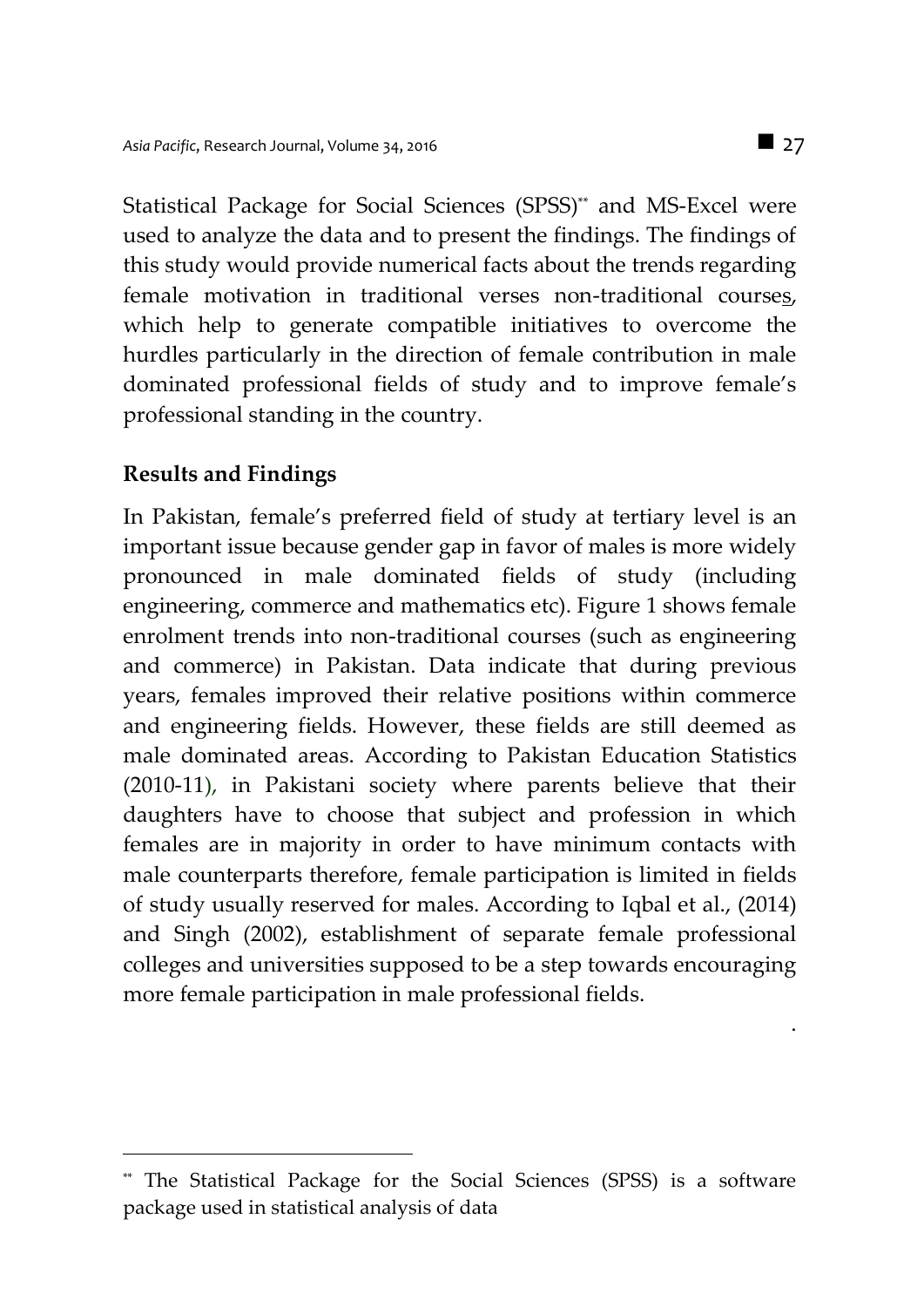### **Figure-1: Female Enrolment Trends In Non-Traditional Course in Pakistan n=12**



Source**:** Federal Bureau of Statistics of Pakistan, 2013 & State Bank of Pakistan†† 2010

Figure 2 shows female enrolment trends into traditional courses<sup>#</sup> (such as medical & education) in Pakistan. Comparative analysis of figure 2 with figure 1 indicates that female enrolment in selected traditional courses is much higher compared to selected nontraditional courses. On other hand, female representation in selected traditional courses remains higher than male one. In selected traditional fields females are in majority because this results in minimum contacts with male counterparts therefore, clustering of females is found in education and medical fields.

 $\overline{a}$ 

<sup>††</sup> The State Bank of Pakistan (SBP) is the central bank of Pakistan, carry out monetary and credit policy in accordance with Government targets.

 $\ddagger$  Course in which female enrolment remains more than 40 %.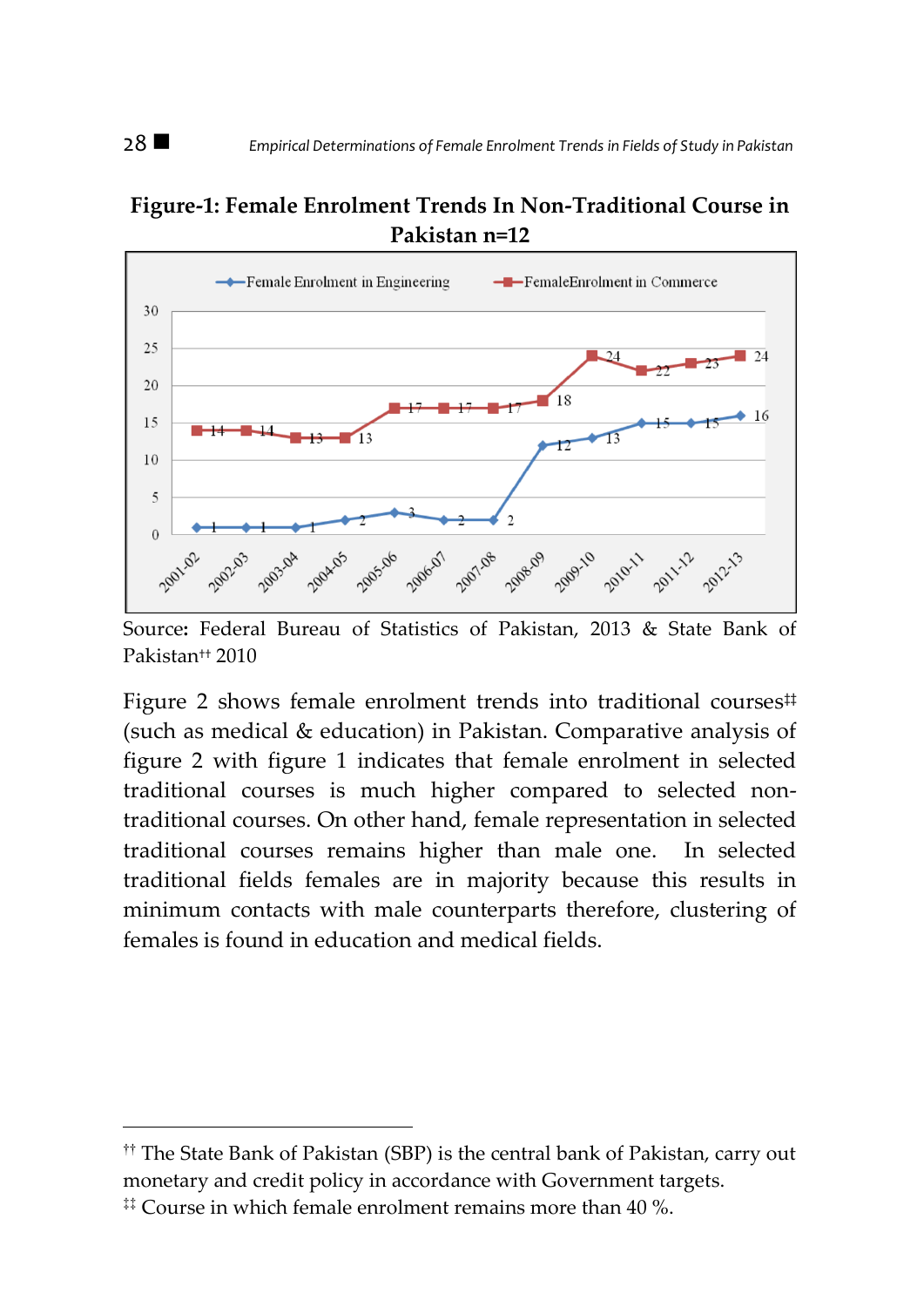

**Figure-2: Female Enrolment in Traditional Courses in Pakistan n=12**

Source: Federal Bureau of Statistics of Pakistan, 2013 & State Bank of Pakistan 2010

A number of countries have encouraged the establishment of separate female professional colleges and assume that these separate female institutions are the important tool for enhancing female access in male dominated professional fields. Whereas, in a gender segregated society of Pakistan establishment of separate female professional colleges can play an integral role in improving female contribution to all economic fields and upgrade their socioeconomic status in society. However, figure 3 highlights that Pakistan has insufficient number of separate professional colleges for females. Therefore, it is stated that paucity of separate female professional colleges is one of the major hurdles that limit female contribution in all economic fields in Pakistan. Government ignorance and lack of financial resources is the major cause of few separate female universities & professional colleges. According to Pervez (2009) when the neighboring countries of Pakistan, including India, are doubling the funds for higher education, Pakistan is even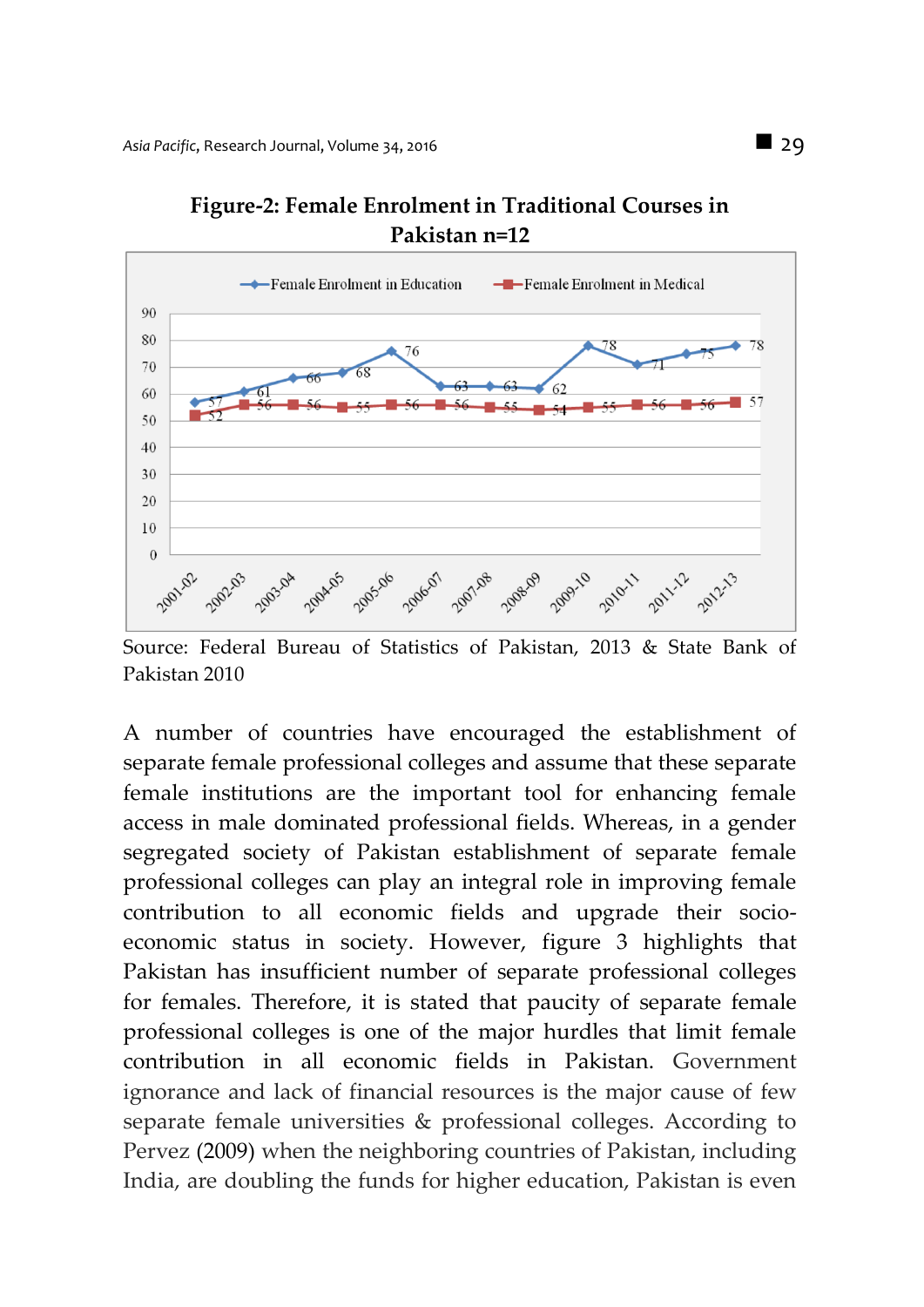slashing the higher education budget. Economic Survey of Pakistan (2010-11) reported that due to continued financial vulnerabilities, the Government of Pakistan has reduced development budget to Rs. 9.2 billion in 2010-11 compared to Rs.11.3 billion in 2009-10.

**Figure-3: Separate Professional Colleges for Female in Pakistan (Numbers)**



Source: Federal Bureau of Statistics of Pakistan (2013), p.124

Table 2 presents empirical results of simple liner regression models for selected non-traditional fields of study indicating that female enrolment in selected non-traditional fields has significantly increased. Whereas, comparative analysis of positive values of Bcoefficients (i.e. for female enrolment trends in commerce verses engineering) indicate that predicted improvement in female enrolment in commerce (i.e. 1814.68 in model 2) by each passing year is higher as compared to female enrolment in engineering (i.e. 331.297 in model1) and compared to expected improvement in male literacy rate (i.e. 2.815). However, significant values of F-statistics (i.e. 20.95 & 28.73 for model 1 and model 2 respectively) and significant values of t- statistics (i.e. 14.19 and 5.360 for female enrolment trends in commerce and engineering respectively indicate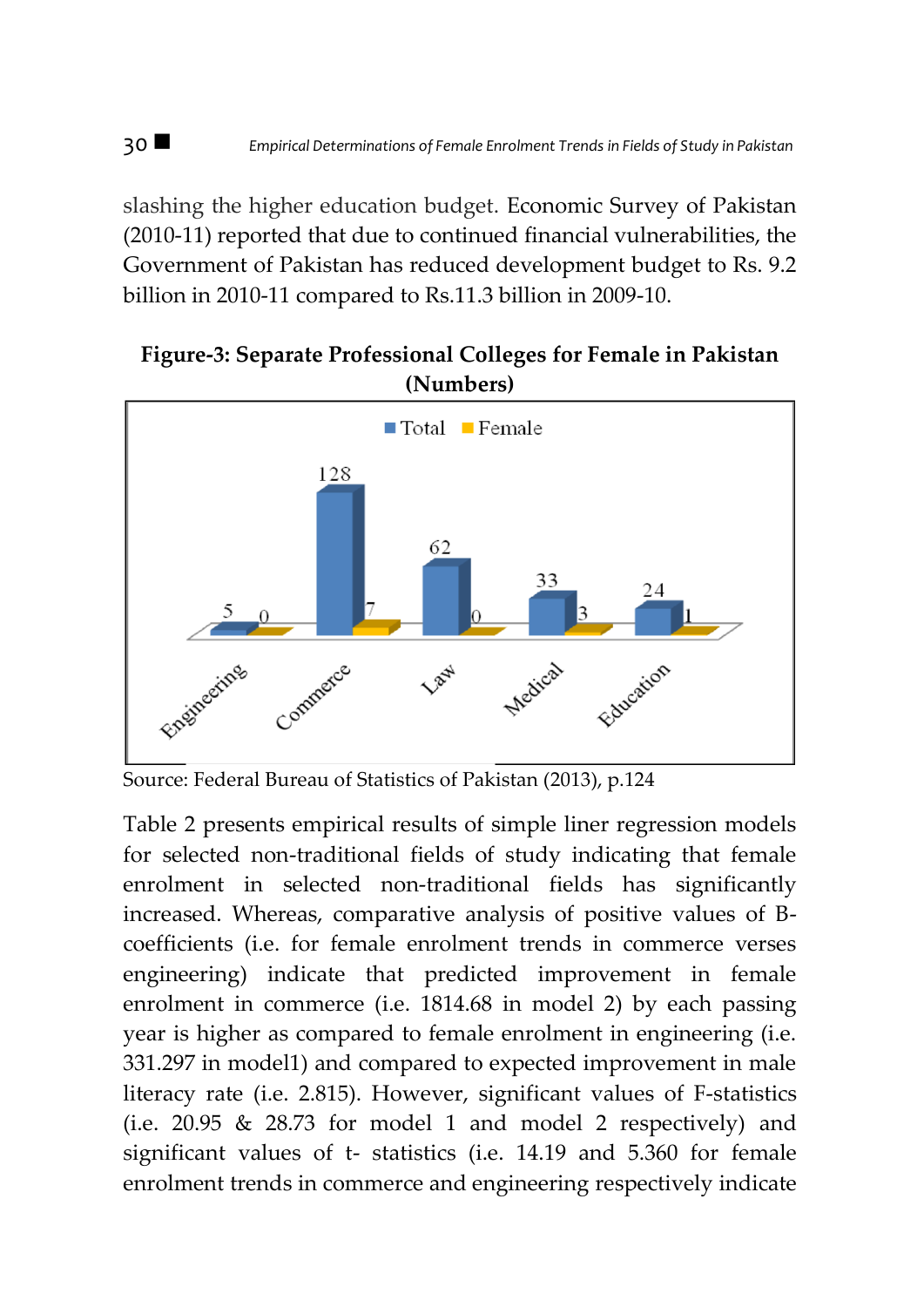that the equation 1 and equation 2 both as a whole are statistically significant in explaining female enrolment trends in selected nontraditional fields§§ . The values of R square (i.e. 0.72 for model 1 and 0.78 model 2) indicate that 72 percent and 78 percent of the variation in female enrolment trends in commerce and engineering respectively, is explained by these models.

| Table-2: Empirical Results for Female Enrolment in Selected Non-    |
|---------------------------------------------------------------------|
| Traditional Field of Study Pakistan n=12 Years (2001-02 to 2012-13) |

|               | <b>Variables</b>                      |                          |      | <b>Statistical Measures</b> |             |                   |  |
|---------------|---------------------------------------|--------------------------|------|-----------------------------|-------------|-------------------|--|
| <b>Models</b> | Dependent (Y)                         | $R^2$<br>Independent (X) |      | F-<br><b>Statistics</b>     | т.<br>value | в-<br>coefficient |  |
| Model 1       | Female<br>Enrolment in<br>Engineering | Years                    | 0.72 | 20.95*                      | $14.19*$    | 331.297           |  |
| Model 2       | Female<br>Enrolment in<br>Commerce    | Years                    | 0.78 | 28.73*                      | 5.360*      | 1814.68           |  |

Source: Federal Bureau of Statistics of Pakistan, 2013 & State Bank of Pakistan 2010

*Sig: At 0.00 levels*

 $\overline{a}$ 

- $\triangleright$  R square shows the variation in dependent variable explained by independent variable
- $\triangleright$  T-statistics indicates that the independent variable has significant impact on predicting dependent variable
- $\triangleright$  F-test estimates the statistical significance of the regression equation

A simple linear regression presents the mathematical relationship between two quantitative variables, where dependent variable is predicted by using only one independent variable (Christopher, 2011). Figure 4 presents graphical outcome of regression for female enrolment in selected non-traditional fields of study (i.e. engineering

<sup>§§</sup> Course in which female enrolment remains less than 40 %.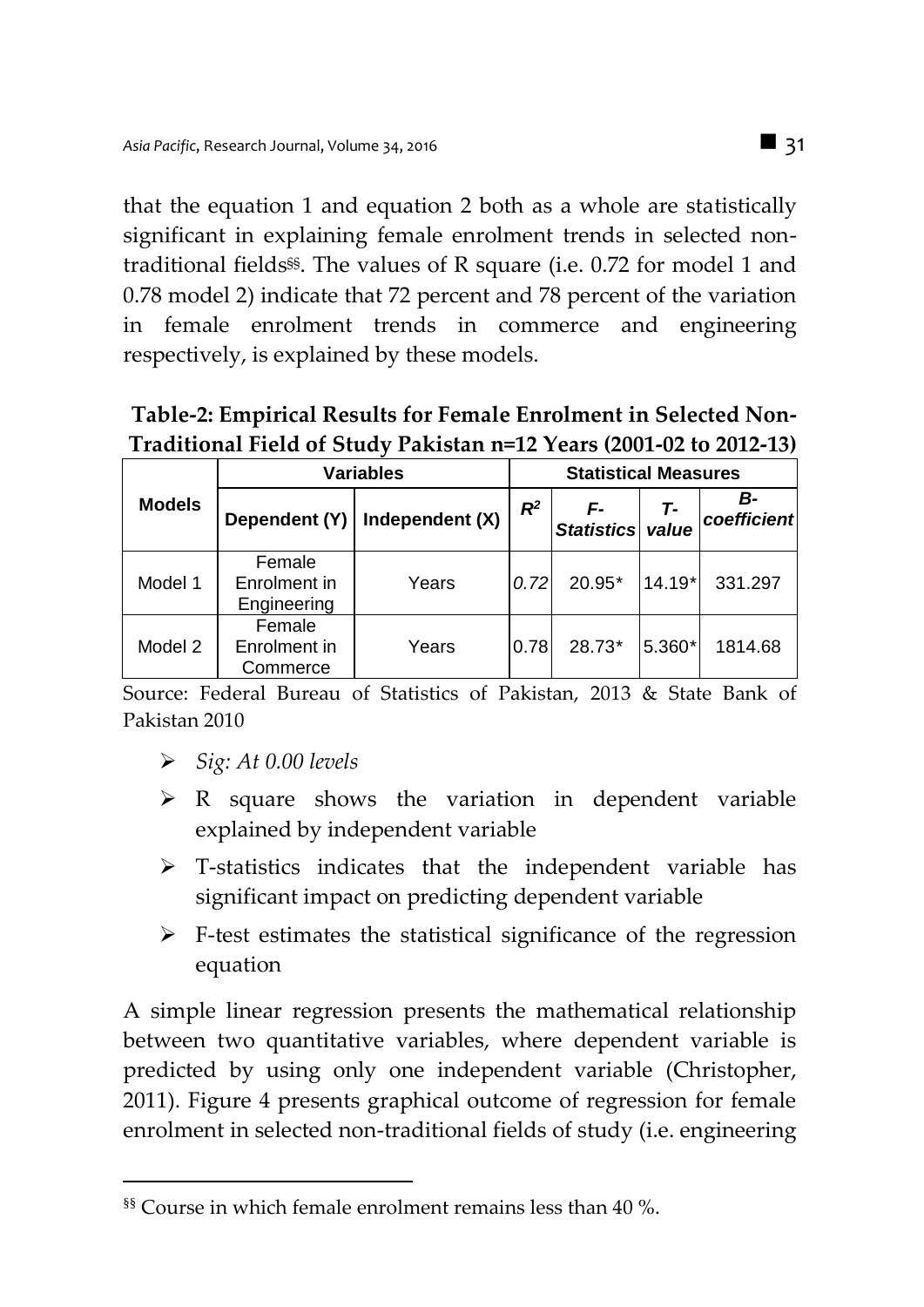& commerce) in Pakistan. Pattern of regression line and high positive values of correlation (i.e. 0.85 and 0.88 for engineering and commerce respectively) confirmed that female enrolment significantly has increased during past years in selected professional colleges in Pakistan.

**Figure-4: Graphical Outcome of Regression for Female Enrolment in Selected Non-Traditional Field of Study in Pakistan n=12 Years (2001-02 to 20012-13)** 



Source: Federal Bureau of Statistics of Pakistan, 2013 & State Bank of Pakistan 2010

Table 3 shows statistical results for female enrolment in selected traditional fields of study in Pakistan. The small value of  $\mathbb{R}^2$  (i.e. 0.2) for female enrolment in education and 0.31 for female enrolment in medical) as well as low and insignificant values of F-statistics (i.e. 2.00 for female enrolment in education and 3.61 for female enrolment in medical) and T-values (i.e. 1.4 for female enrolment in education and 1.901 for female enrolment in medical) indicate that beside having high female participation in education and medical field (i.e. presented in figure 2), female enrolment in selected traditional courses (i.e. education and medical) in Pakistan has not significantly increased during past years in professional colleges.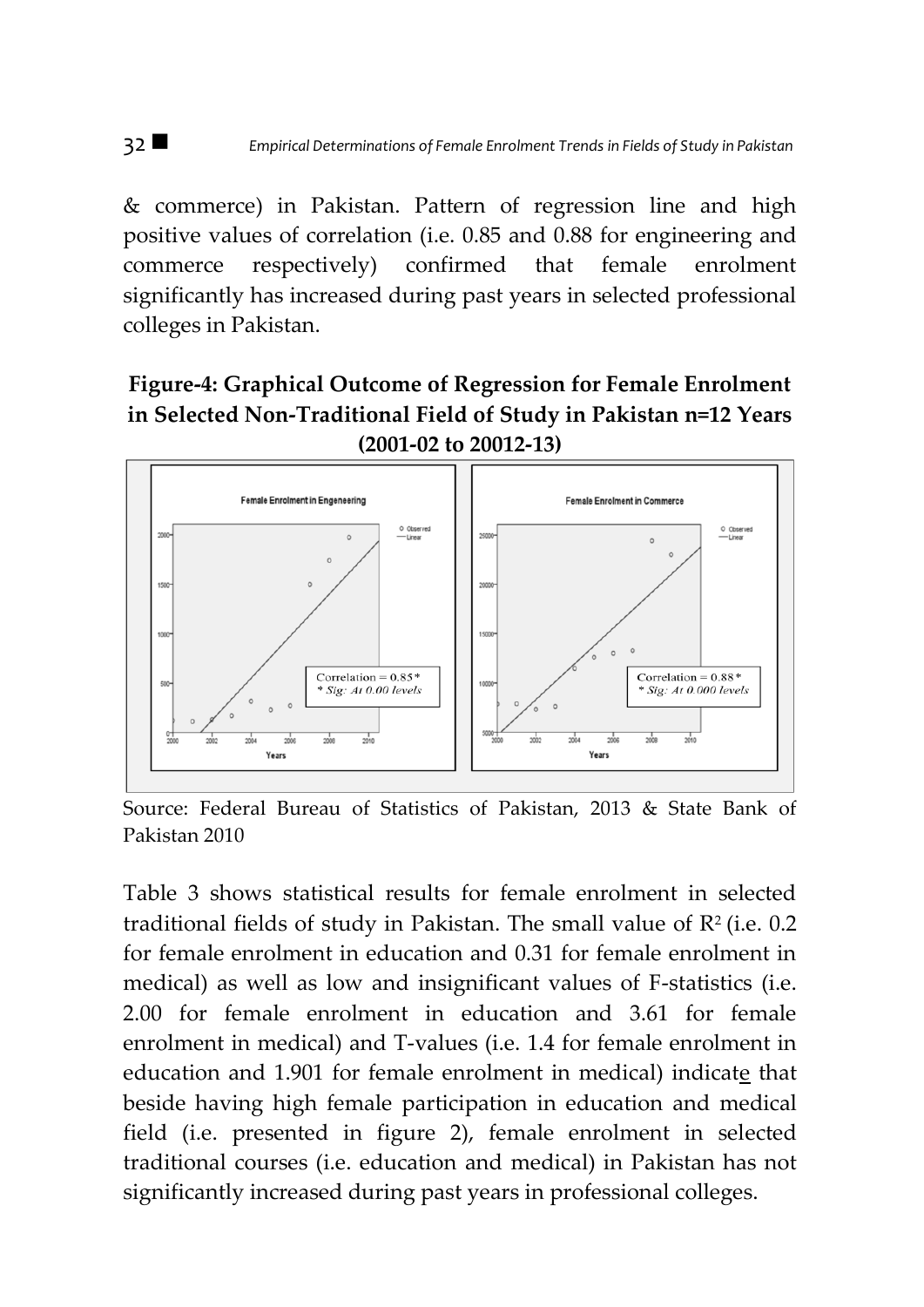### **Table-3: statistical Results for Female Enrolment in Selected Traditional Field of Study in Pakistan n=12 Years (2001-02 to 2012-13)**

| <b>Variables</b>                 | <b>Statistical Measures</b> |       |                     |          |  |  |
|----------------------------------|-----------------------------|-------|---------------------|----------|--|--|
| Dependent (Y)                    | Independent (X)             | $R^2$ | <b>F-Statistics</b> | T-value  |  |  |
| Female Enrolment<br>in Education | Years                       | 0.2   | $2.00*$             | $1.4*$   |  |  |
| Female Enrolment<br>in Medical   | Years                       | 0.31  | $3.61*$             | $1.901*$ |  |  |

Source: Federal Bureau of Statistics of Pakistan, 2013 & State Bank of Pakistan 2010

*\* not Sig:* 

#### **Conclusions and Recommendations**

It is concluded that females' full contribution in all professional fields is an effective source of female advancement and increasing opportunities for qualified females to work side by side with men in all professional field. However, in Pakistan and in many other countries of the world, females have limited access to few fields of study, which in turn negatively affects their contribution in male dominated professional fields. Results of the study confirmed that female enrolment ratio in traditional fields of study is still encouraging. On the other side, empirical results show that female enrolment in selected non-traditional fields of study has significantly improved during past decade in Pakistan. However, it is still very low and unsatisfactory. With particular reference of Pakistan, unsatisfactory status of girls' education and negative cultural norms constrain female contribution in non-traditional professional fields. In sex stereotyping society of Pakistan, establishment of separate non-traditional subject based female professional colleges can play integral role in order to promote job opportunities for females and their greater involvement and access to science and technology but paucity of female's universities,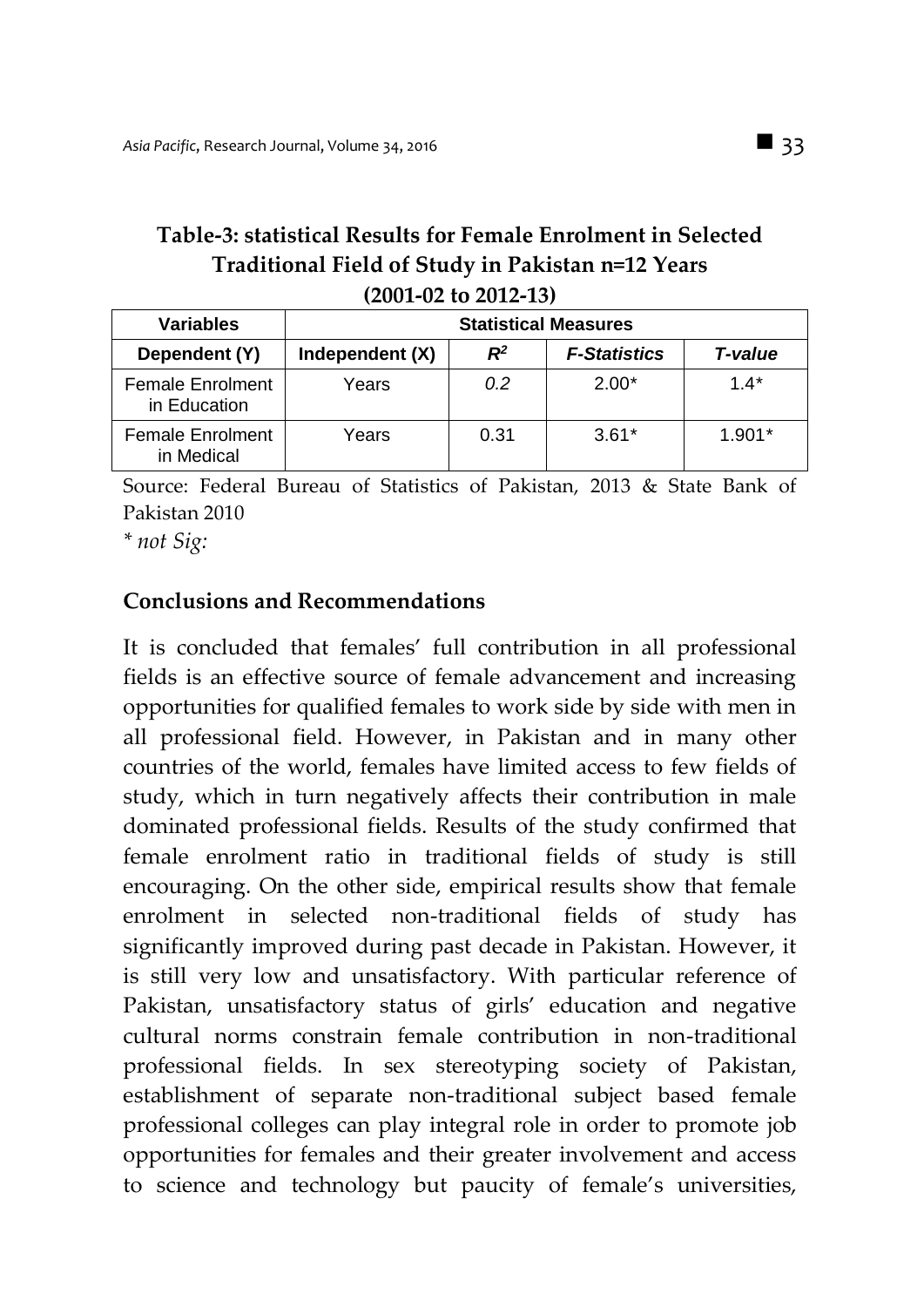professional colleges and insufficient funding to education sector are supposed to be major obstacles towards female contribution in male dominated professional fields.

It is recommended that education policy should be made more effective and its implementation be ensured for the improvement of the ratio of female enrolment in, both female-dominated traditional courses (i.e. medical, education, nursing etc.) and non-traditional courses (i.e. engineering, commerce, finance, management etc.). It is suggested that government need to increase its budget allocation on education sector and the numbers of separate female universities and professional colleges need to be increased for enlarging female contribution in all fields. There is need to arrange special lectures and seminars to create the awareness among female students at school level about the importance of non-traditional fields of study in their professional career advancement.

#### **References**

- Bell, S. (2009). Women in Science: Maximizing Productivity. Diversity and Innovation. Report Prepared For The Federation of Australian Scientific and Technological Societies (FASTS). Available at: http://scienceandtechnologyaustralia.org.au/wp-content/uploads /2011/06/2009report\_wise.pdf
- Christopher, D. (2011). Introduction to Econometrics, 4th edition, Oxford University Press.
- Economic Survey of Pakistan. (2010-11). Economic Advisor Wing, Finance Division, Islamabad.
- European Commission. (2009). She Figures 2009 Statistics and Indicators on Gender Equality in Science. Publications Office of the European Union. Germany.
- European Commission Justice. (2011). Report on Progress on Equality between Women and Men in 2010; the Gender Balance in Business Leadership. Publication Office European Union. Belgium.